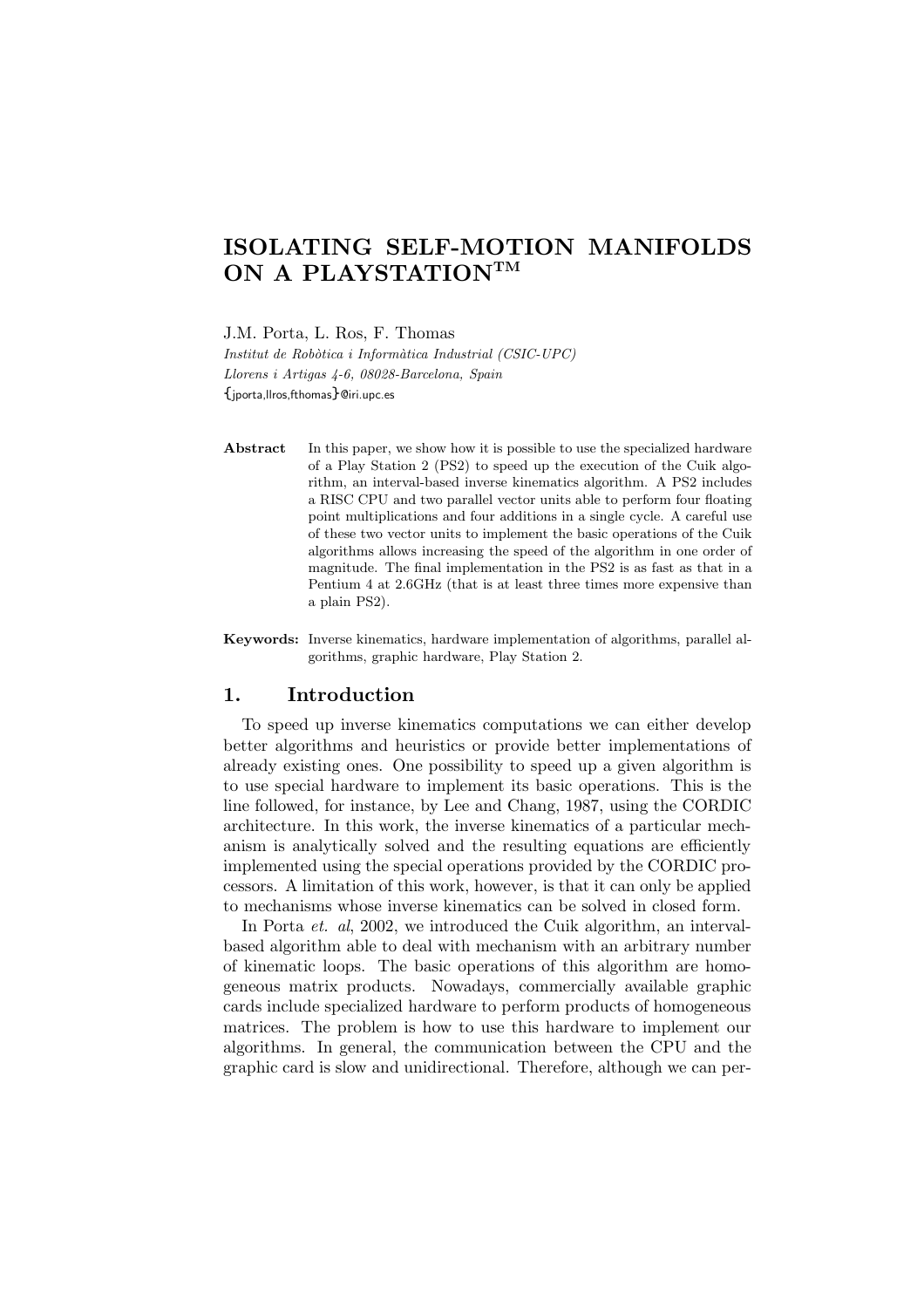form some computations using this specialized hardware, it is hard to move back the results to the main CPU.

Recently, Sony has released a Linux kit for Play Station 2 (PS2) that makes its programming rather easy. The design of the PS2 differs in its principles from that of a PC (Diefendorff and Dubey, 1997). The PC was designed for static applications: large programs, such as word processors or spreadsheets, that deal with relatively static data (i.e., the document). PS2 was designed for media applications: small applications dealing with a constantly changing data stream. In a graphical context, a PC is designed work with a mainly static environment including a large number of geometric elements. This geometry is send once to the graphic card and, afterwards, many operations (viewpoint changes, etc) are applied to it. On the contrary, a PS2 is designed to repetitively apply the same type of simple operations to a continuously changing geometry. This has many implications in the hardware design. Thus, while the PC has large graphic memories (to store the static geometry) and a relatively slow communication bus between the CPU and the graphical card, the PS2 has a reduced graphic memory and a fast communication bus.

An interval-based algorithm (and the Cuik algorithm in particular) can be considered a media application: a relatively simple process (i.e., the box reduction) is repetitively applied to different inputs (the set of boxes and sub-boxes where we recursively look for solutions). Thus, the Cuik algorithm could substantially benefit from being implemented on a PS2.

In section 2, we briefly describe the Cuik algorithm. Next (section 3), we describe the hardware resources of the PS2 and how use them to implement the Cuik algorithm. In section 4, we show the improvements resulting of using the PS2 and we conclude in section 5 summarizing our work and pointing out some directions for further development.

## 2. The Cuik Algorithm

A kinematic loop yields an equation of the form

$$
c(x_1, \ldots, x_n, \theta_1, \ldots, \theta_m) = I,
$$
\n<sup>(1)</sup>

where c is a matrix function,  $x_1, \ldots, x_n$  are variables involved in translations,  $\theta_1, \ldots, \theta_m$  are rotational variables, and I is the identity matrix. Translations and rotations can be represented using homogeneous transforms. Thus, equation 1 can be seen as

$$
K_1H_1(x_1)\dots K_nH_n(x_n)L_1J_1(\theta_1)\dots L_mJ_m(\theta_m) = I,
$$
 (2)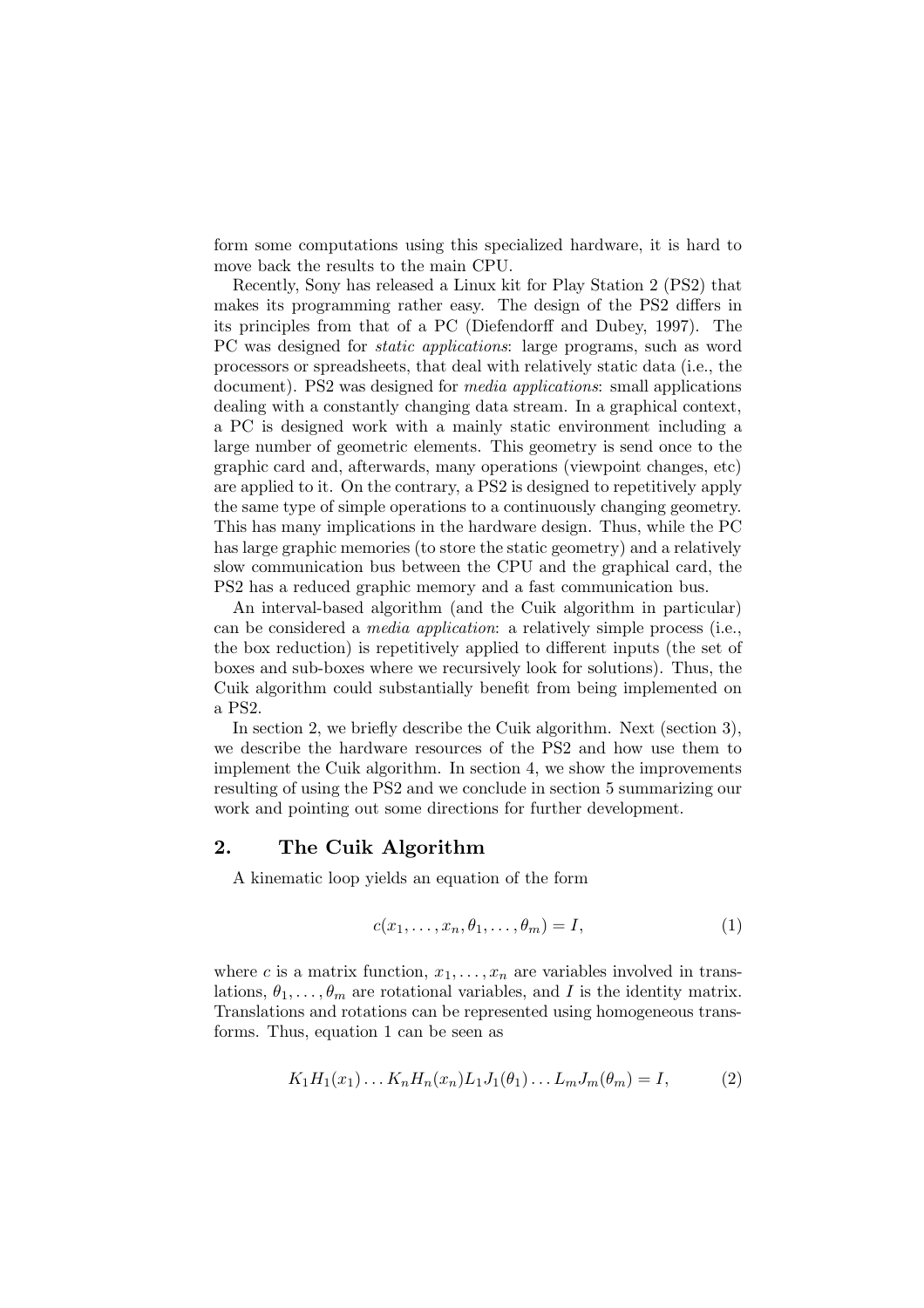#### PSfrag replacements



Figure 1. Segment-trapezoid clipping.

with  $K_i$  and  $L_i$  constant homogeneous transforms (possibly the identity),  $H_i$  a translation homogeneous matrix (along X, Y or Z) and  $J_i$  us a rotation matrix (around either  $X, Y$  or  $Z$ ).

Each matrix equation leads to 12 scalar equations, one for each row  $i$ and column  $j$  in the transformation matrix:

$$
f_{i,j}(x_1,\ldots,x_n,\theta_1,\ldots,\theta_m)=\delta_{i,j},\qquad(3)
$$

where  $\delta_{i,j}$  is 1 if i is equal to j, and 0 otherwise.

To avoid trigonometric expressions in the  $f_{i,j}$  functions, we use the substitutions  $y_k = \cos \theta_k$  and  $z_k = \sin \theta_k$ , and we add the circle constraint  $y_k^2 + z_k^2 = 1$  to the system. The drawback of this variable change is that we have  $m$  additional variables and, thus, the search space is considerably enlarged. The advantage is that now all  $f_{i,j}$  functions are multilinear, allowing us to use the following procedure to isolate the solutions of the resulting set of equations.

Assume we want to find all solutions of a multilinear equation  $f(\mathbf{x}) =$ δ, for **x** in the box  $\mathcal{B} = [x_1^l, x_1^u] \times \ldots \times [x_n^l, x_n^u] \in \Re^n$ . According to Rikun, 1997, the graph of  $(\mathbf{x}, f(\mathbf{x}))$  must lie within the convex hull of the  $2^n$ points  $\{(\mathbf{x}, f(\mathbf{x})) \mid \mathbf{x} \in \{x_1^l, x_1^u\} \times \ldots \times \{x_n^l, x_n^u\}\}.$  To efficiently bound the intersection of this convex hull with the plane  $f(\mathbf{x}) = \delta$  we project the hull onto each coordinate plane, as depicted in Fig. 1a for  $n = 2$ , and we intersect each of the resulting trapezoids with the  $f(\mathbf{x}) = \delta$  line, as shown in Fig. 1b. Usually, these segment-trapezoid clippings reduce the ranges of some variables, and the Cartesian product of them all gives a box smaller than  $\beta$  still bounding the root locations (the black rectangle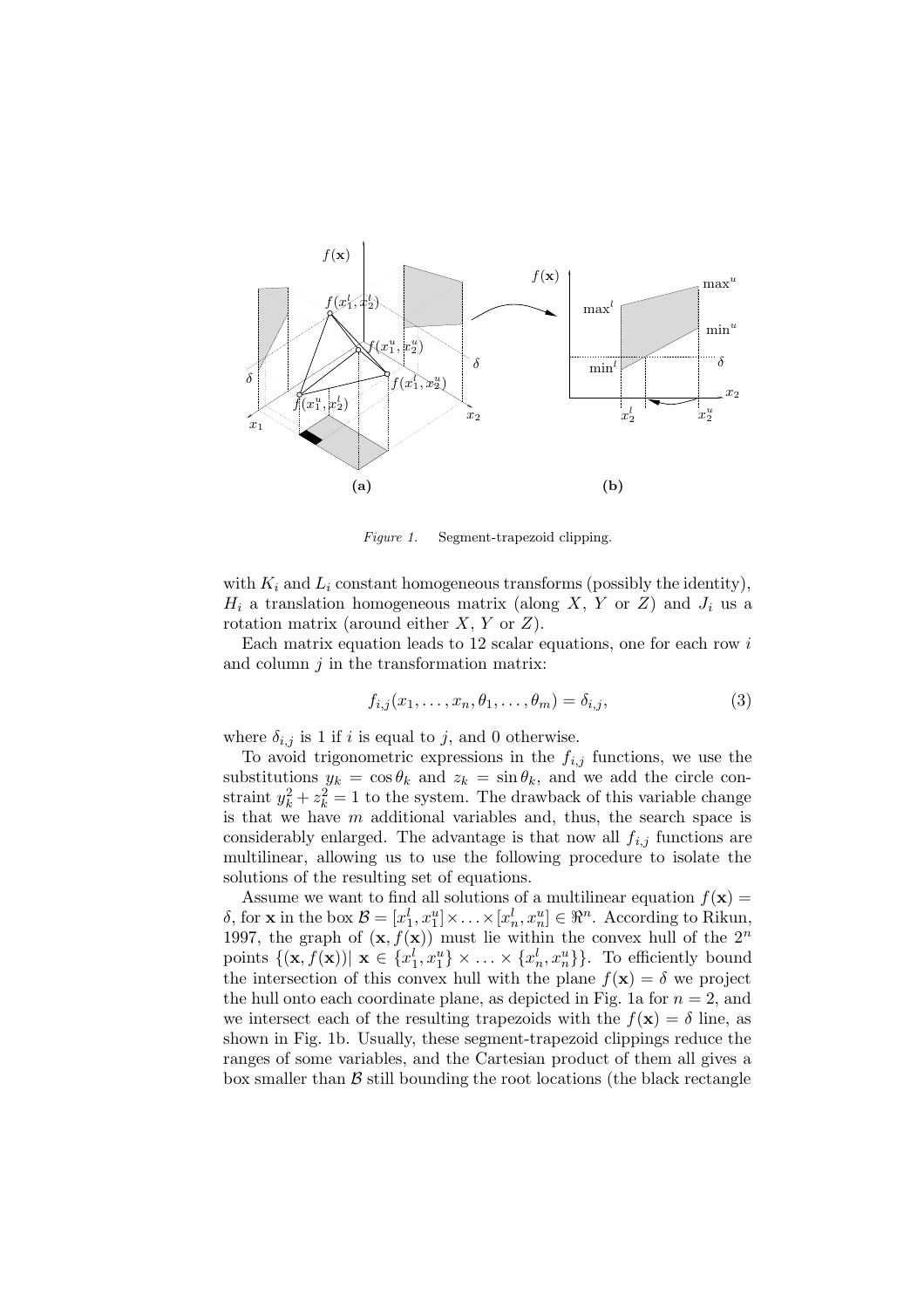```
The Cuik Algorithm
  Input: A set of kinematic equations
  Output: A set of solution boxes (S)Process:
     S \leftarrow \emptysetL \leftarrow Initial list of boxes
     while not \text{empty}(L)\mathcal{B} \leftarrow first box(L)
          do
               s \leftarrow size(B)Reduce_Box(B)until empty(B) or size(B) < \sigma or size(B)/s > \rhoif not empty(\mathcal{B}) then
            if size(\mathcal{B}) \leq \sigma then S \leftarrow S \cup \{\mathcal{B}\}else
               Split \beta into two sub-boxes: \beta_1, \beta_2Add \mathcal{B}_1 and \mathcal{B}_2 to Lendif
          endif
     endwhile
```
Figure 2. The Cuik algorithm.

in Fig. 1a). If the range of a variable  $y_k$  involved in a circle constraint  $y_k^2 + z_k^2 = 1$  is reduced, then the range of  $z_k$  can also be reduced using a rectangle-circle clipping operation.

Fig. 2 shows the high level form of the Cuik algorithm. To determine the set of solution boxes, each of the initial boxes is reduced as much as possible by the successive application of the segment-trapezoid and rectangle-circle clippings (see Fig. 3). If one of the clippings yields no solutions, then the search can be stopped in the area delimited by the box in process. If a box becomes smaller than a given limit  $(\sigma)$  we consider it a solution. Finally, if a box can not be significantly reduced (its reduction ratio is below a user-provided parameter  $\rho$ ), we split it and we process the two resulting sub-boxes in a recursive way.

## 3. Cuik on a PlayStation 2

The Emotion Engine (see Fig. 4) (the core controller of the PS2) is equipped with one RISC processor that works at 300MHz and two vector units (Sony, 2001). The RISC processor executes the operating system (Linux in our case). The vector units (VU0 and VU1) have two sub-processors. The first one, called Floating Point Unit (FPU), is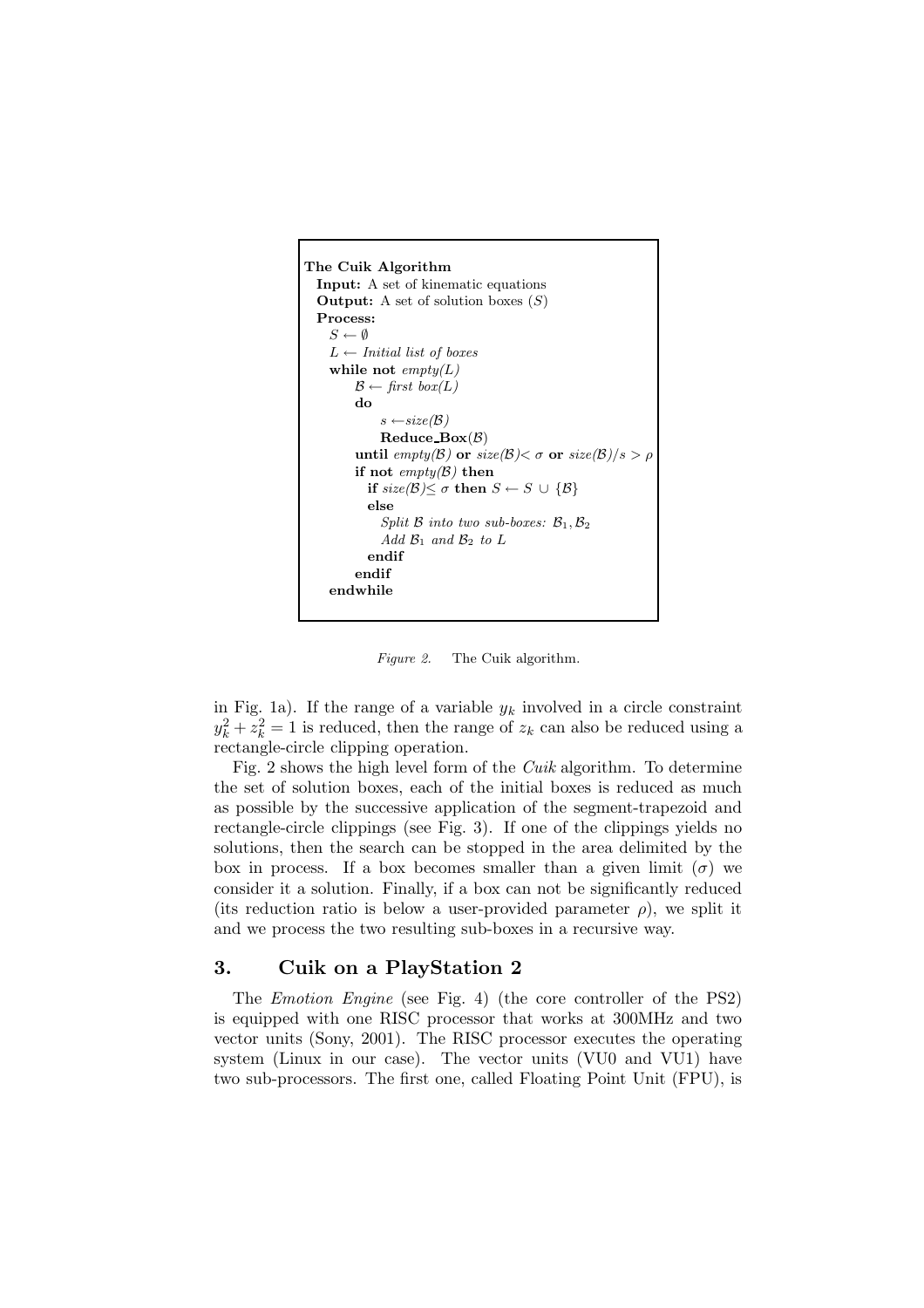```
Reduce_Box(B)Input: A box defined as a set of intervals:
         \mathcal{B} = \{ [x_1^l, x_1^u], \ldots, [x_n^l, x_n^u] \}Output: The same box but eventually resized
  Process:
     for each kinematic loop cV \leftarrow \{v_0, \ldots, v_k\} (Set of indices of variables involved in c)
        (Initialize the projection matrices)
        for each v \in V\min_v^l \leftarrow +\infty\min_v^u \leftarrow +\infty\max_v^l \leftarrow -\infty\max_v^u \leftarrow -\inftyendfor
         for each \mathbf{x} \in \{x_{v_0}^l, x_{v_0}^u\} \times \ldots \times \{x_{v_k}^l, x_{v_k}^u\} (For each corner of box \mathcal{B})
              (Generate a sequence of matrices for this corner)
                   S \leftarrow c(\mathbf{x})(Multiply the matrix sequence)
                   s \leftarrow eval(S)(Project the matrix on the coordinate planes)
                   for each v \in Vif \mathbf{x}[v] = x_v^l then
                               \min_v^l \leftarrow \min(\min_v^l, s)\max_v^l \leftarrow \max(\max_v^l, s)else
                               \min_v^u \leftarrow \min(\min_v^u, s)<br>
\max_v^u \leftarrow \max(\max_v^u, s)endif
                   endfor
        endfor
        (Perform the clippings)
        for each v \in Vfor each i \in [1, 3] and j \in [1, 4]if i = j then \delta = 1 else \delta = 0\textbf{Trapezoid\_Clipping}(x_v^l, x_v^u, \text{min}_v^l(i, j), \text{max}_v^l(i, j), \text{min}_v^u(i, j), \text{max}_v^u(i, j), \delta)if x_v is involved in a circle equation x_v^2 + x_w^2 = 1 then
                 \textbf{Rectangle\_Circle\_Clipping}(x_v^l, x_v^u, x_w^l, x_w^u)endif
           endfor
        endfor
     endfor
```
Figure 3. The **Reduce Box** function.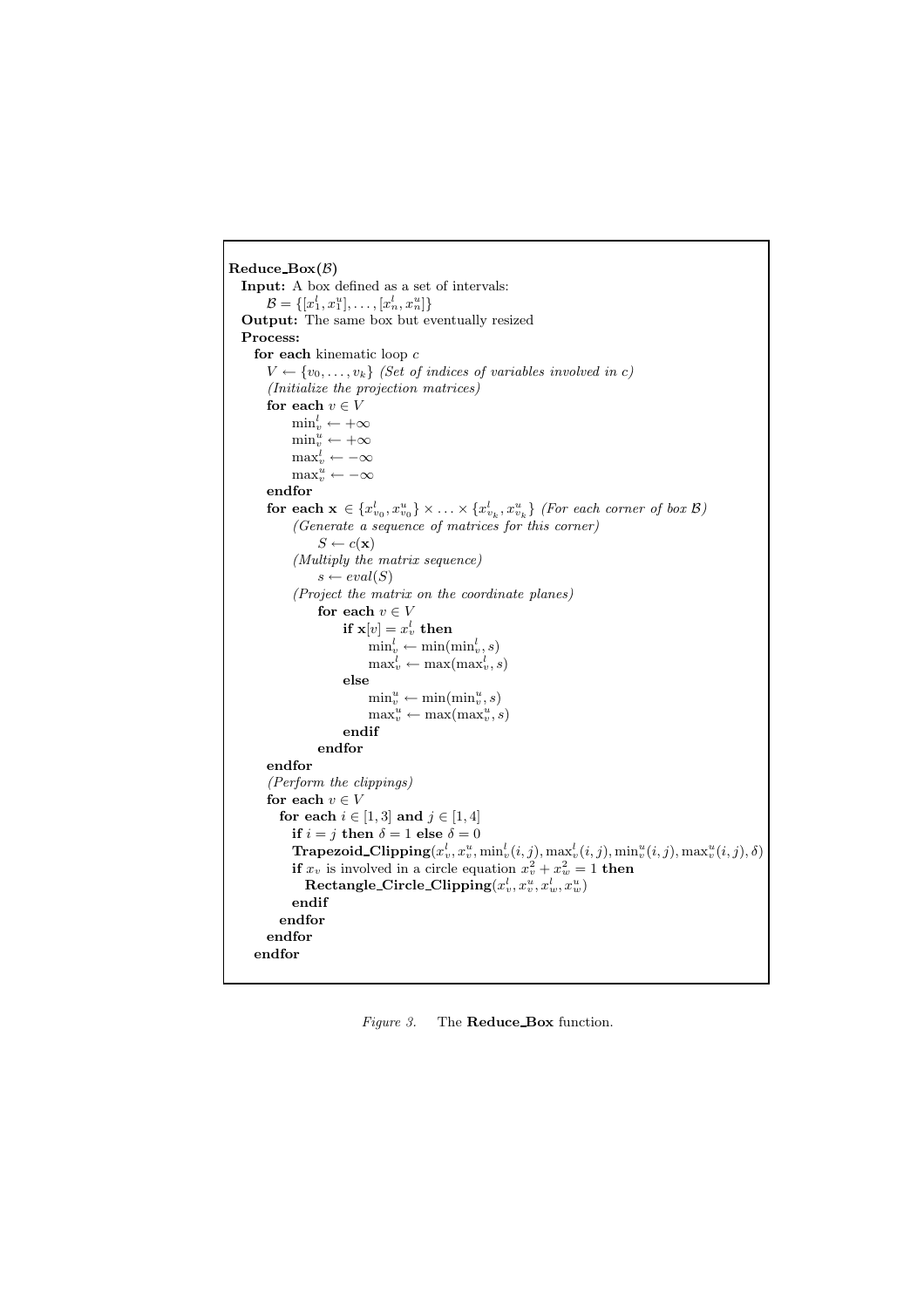

Figure 4. Sketch of the PS2 hardware.

specialized in the operation of vectors of four single-precession floating points elements. For instance, it can perform the element-wise product of two vector of four elements (i.e., four products) and accumulate the result to another vector (i.e., four additions) with a latency of 1 cycle. Using these operations, a full  $4 \times 4$  matrix multiplication (as that performed in the matrix sequence multiplication step of the reduce box process) can be performed in just 16 cycles. Other basic operations the FPU can perform are the minimum and maximum of two vectors. We can use these operations to speed up the matrix projection step of the reduce box algorithm. The second sub-processor of the vector units, the Integer Unit (IU), can be used to feed the FPU with new data so that wait cycles are minimized.

The main memory of the Emotion Engine has 32 Mb. However, each processor has its own fast-access local memory. The bus communicating all the devices in the Emotion Engine operates at 2.8GHz, faster than the AGP graphic bus currently used in the PCs.

The special design of the PS2 enforces a particular programming philosophy. Small programs must be loaded in the VUs (with microinstructions both to the FPU and to the IU). Then, the a continuous stream of data must be placed into the VU memories at the same speed as the VUs consumes the data.

To efficiently use the three processors of the PS2, we have to divide the Cuik algorithm in three sub-processes. Since, the VUs are specialized in matrix operations, we can use them to perform the matrix multiplications and the matrix projections included in the inner loop of the reduce box process (Fig. 3). The cost of both operations is  $O(n)$ , with n the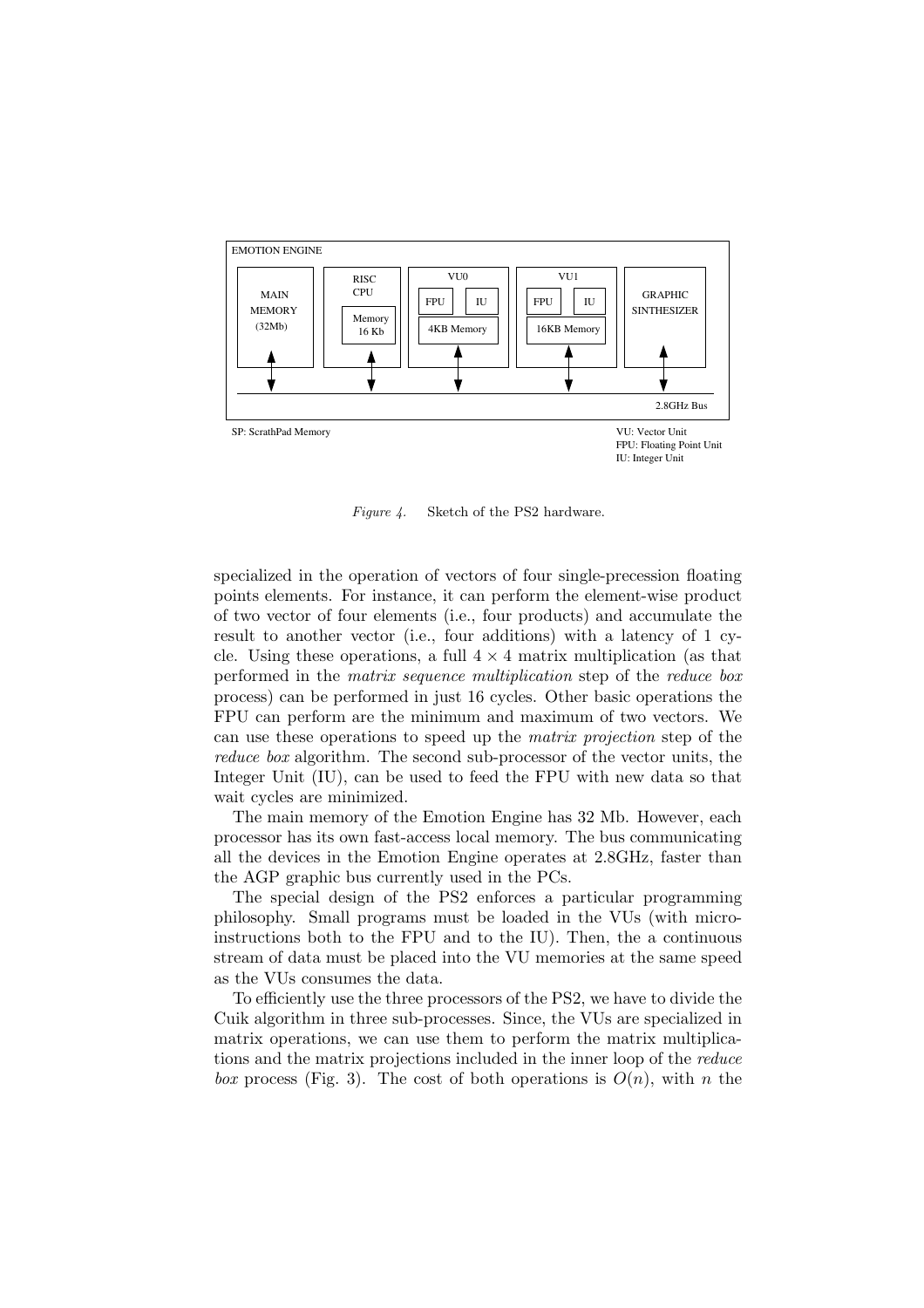

Figure 5. Time arrangement of the basic operation of the reduce-box process in a sequential processor (up) and in the PS2 (down).

number of variables involved in the loop. In this way, the load of the two VUs is balanced. The main RISC processor will take care of the rest of the algorithm: to generate the sequences of matrices to be multiplied (one sequence for each corner of the box in process,  $\mathcal{B}$ ), to coordinate the execution of the vector units (sending data to them when appropriate), and to perform the clippings when the matrix multiplication and projections are done.

Fig. 5 shows a sketch with the arrangement of operations when using a sequential processors and when using the PS2. The use of three processors instead of just one, reduces the total cost of the algorithm at least by a factor of 3. Additionally, the time of the matrix multiplications and the matrix projection is considerably reduced due to the use of the special hardware of the VUs. The final result is a large increase of the speed in the algorithm.

#### 4. Experiments and Results

Fig. 6a represents the Bennett linkage, a 4R spatial closed chain with 1-d.o.f. mobility. Fig. 6b shows the discretization of the one-dimensional solution space provided by the Cuik algorithm with  $\sigma = 0.1$  and  $\rho = 0.9$ . This discretization includes about 300 boxes and it was achieved after applying the box reduction process 4150 times to 1575 boxes. Thus, the box reduction is applied, in average, 2.6 times to each processed box. The problem has 4 rotational variables but, after the sin/cos substitutions, we work with 8 variables. Consequently, each box has 256 corners and for each one of them we have to apply the matrix sequence generation, matrix multiplication and matrix projection steps.

If we apply the sequential version of the Cuik algorithm to this problem using the main processor of the PS2, the solution manifold of the Bennett linkage is isolated in about 265 seconds.

The parallelized version explained in the previous section, solves the problem in less than 22 seconds. So, using the special hardware of the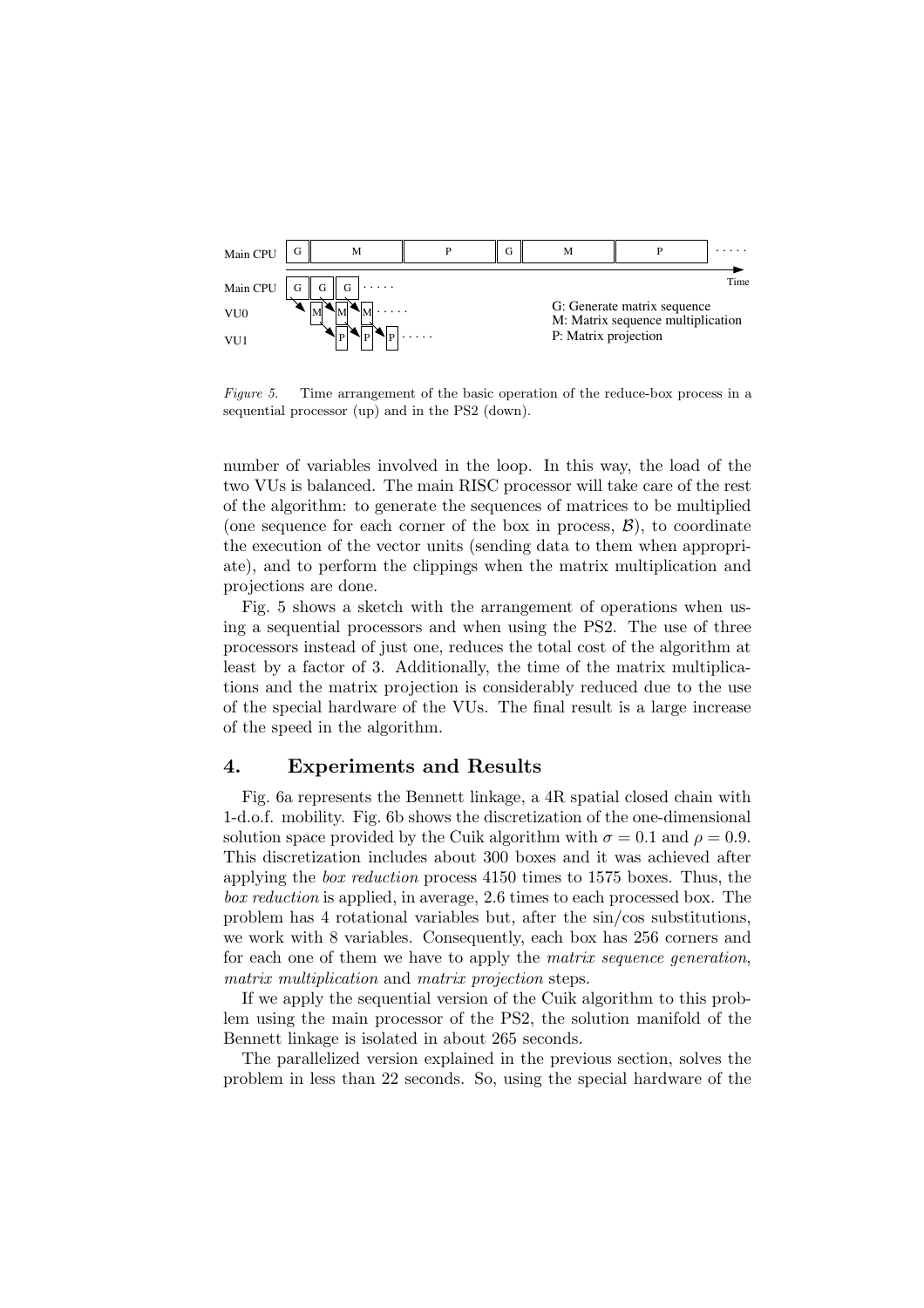

Figure 6. (a) The Bennett linkage. (b) The discretization of the one-dimensional space of solutions provided by the Cuik algorithm.

PS2 decreases the execution time to 10% of the original cost. The final execution time on the PS2 is roughly the same as that on a Pentium 4 at 2.6GHz, that is a much more expensive machine.

After the parallelization, the bottleneck in the PS2 implementation is the generation of the matrix sequences for each corner of all processed boxes. This takes about 97% of the final execution time. This process is that slow since it is executed by the RISC CPU of the PS2 that only operates at 300MHz. So, what in the sequential version of the algorithm was non-relevant (less than 10% of the execution time) becomes the most expensive step in the parallelized version. Therefore, any improvement in the matrix sequence generation procedure would result in a direct improvement of the global performance of the system.

The matrix multiplications and projections for the 4150 processed boxes are performed in less than 1 second. Thus, the PS2 achieves 1.8GFlops. This is less than the PS2 theoretical maximum (4.8GFlops) since not all instructions in the VUs perform floating point operations. (initializations, branches, etc are performed by the IU while the FPU is stopped).

## 5. Conclusions

Currently available graphic hardware offer many opportunities to speed up kinematic algorithms. In this paper, we describe the use of a PS2 to implement Cuik, a kinematic problems solver. Previously existing works on the use of hardware devices for inverse kinematic computations where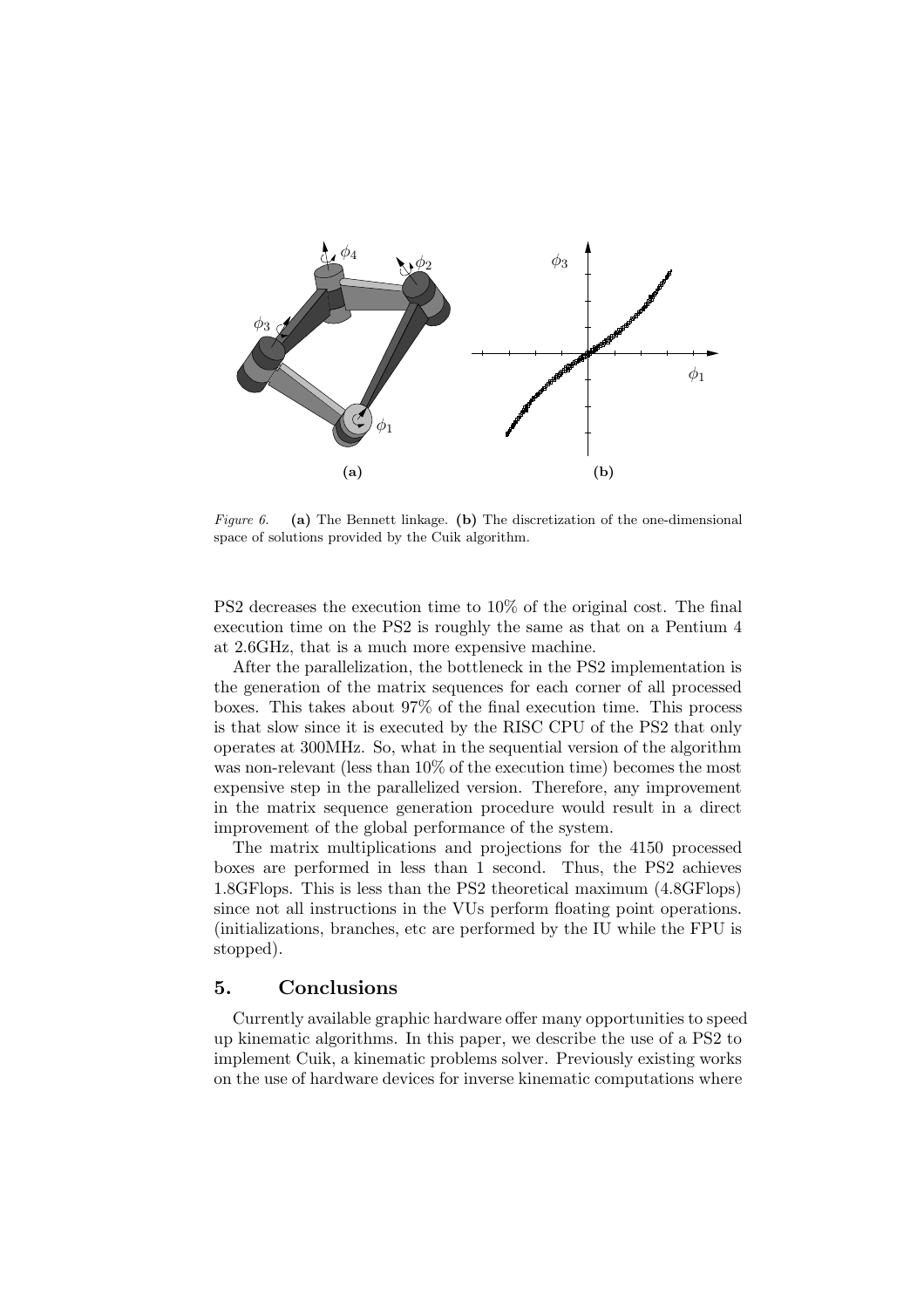limited to particular mechanism while the Cuik algorithm can deal with (almost) general mechanisms.

The internal controller of the PS2 with three CPU's, two of them specialized in vector operations, happened to be perfectly tailored for the structure of the Cuik algorithm.

The use of the PS2 resulted in the parallelization of our algorithm at two different levels of granularity (Henrich et al, 1997). The first one is the in-box level: the different operations applied to each box can be implemented in a different processor of the PS2. The second level of parallelism we achieved is the operation-level: the basic floating-point vector operations are performed in parallel in the vector units of the PS2.

Additionally, the interval-based algorithms, such as Cuik, are inherently parallelizable at the box-level (different boxes can be processed by different computers). Thus, one possible extension of this work is the set up of a grid of PS2s to cooperatively solve large problems.

The version of the Cuik algorithm described in this paper is the most basic one. A future improvement is to incorporate to the PS2 version the heuristics and improvements we have already developed for other versions of Cuik. This would result in a even larger increase of the speed of the algorithm.

Another possibility we want to explore is the use of PC graphic cards to implement Cuik since they are more easily available in research labs than PS2.

### Acknowledgments

This research has been partially supported by the Spanish CICYT under contract TIC2003-03396.

#### References

- Diefendorff K. and Dubey P.K. (1997), How Multimedia Workloads Will Change Processor Design, IEEE Computer, Vol. 30, No. 9, pp. 43-45.
- Henrich D., Karl J. and Wörn H. (1997) A Review of Parallel Processing Approaches to Robot Kinematics and Jacobian Technical Report 10/97, Computer Science Department, University of Karlsruhe, ISSN 1432-7864.
- Lee C.S.G. and Chang P.R. (1987), A Maximum Pipelined CORDIC Architecture for Inverse Kinematic Position Computation. IEEE Journal of Robotics and Automation. Vol. 3, No. 5, pp. 445–548.
- Porta J.M., Ros L., Thomas F. and Torras C. (2002), Solving Multi-Loop Linkages by Iterating 2D Clippings, Advances in Robot Kinematics. Kluwer Academic Publishers, pp.255–264.
- Rikun, A.D. (1997), A Convex Envelope Formula for Multilinear Functions, J. of Global Optimization, Vol. 10, pp. 425-437.